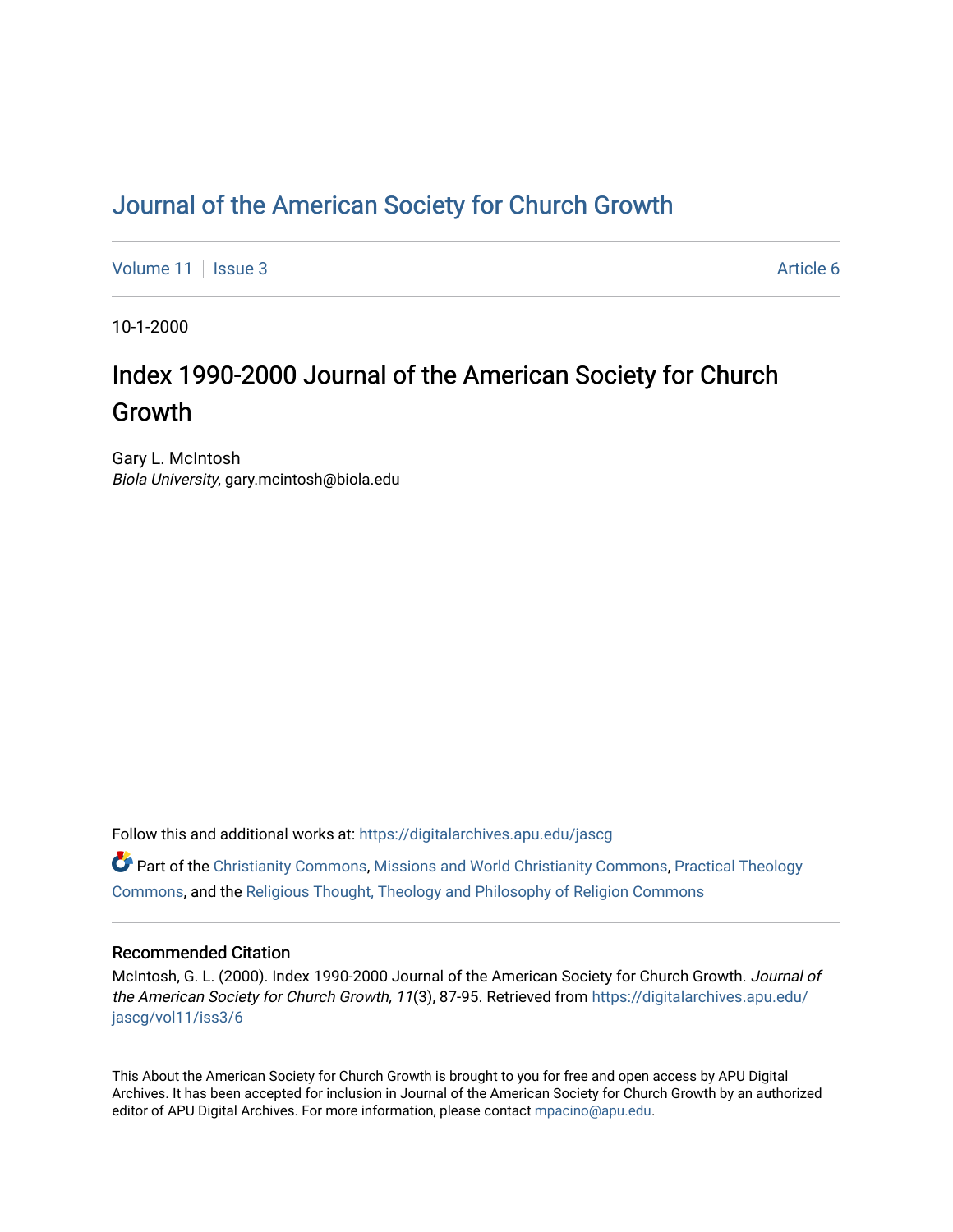# Index 1990-2000

#### I. Articles

2000 Church Growth Consultant Directory, Vol 11, 55-82. Arn, Charles, A Response to Dr. Rainer, Vol. 6, 1995, 73-78. Arn, Charles, Multiple Worship Services and Church Growth, Vol. 7, 1996, 73-104. Belokonny, Mark L., Biblical and Theological Issues of Church Marketing, Vol. 8, Spring 1997, 35-61. Cannistraci, David, What Apostles and Prophets Taught Me About the Church, Vol. 10, Winter 1999, 101-106. Chandler, Russell., What Types of Churches Will People Stand in Line for in the 21st Century?, Vol.10, Spring 1999, 29-45. Chaney, Charles L., The Framework for a National Strategy in Church Planting, 1991, Vol.2, 11-40. Comiskey, Joel, Yoido Full Gospel Church, Vol. 10, Spring 1999, 65- 82. Cook, David L, The Church Growth Contributions of J. Waskom Pickett, 1990, Vol. 1, 41-52. Cook, David L. The Americanization of the Church Growth Movement, Vol 11, Fall 2000, 1549. Crabtree, John Albert Jr., A Critique of David Cannistraci's Understanding of the Gift of Apostle and the Emerging Apostolic Movement, Vol. 10, Fall 1999, 29-71. Egli, Jim, A Second Reformation? A History of the Cell Church Movement in the Twentieth Century, Vol. 11, Winter 2000, 3-16. Ellas, John W., Generations in Conflict, 1992, Vol. 3, 8. Ellis, Ray W., Spiritual Factors Impacting Church Health and Growth in the 21st Century, Vol. 10, Winter 1999, 3-22. Eubanks, Christine K., Distinctively Vineyard: An Identity in the Making, Vol. 11, Winter 2000, 47-62. Forshee, Daniel B., The Pastoral Evangelism of Charles Grandison

Journal of the American Society for Church Growth, Fall 2000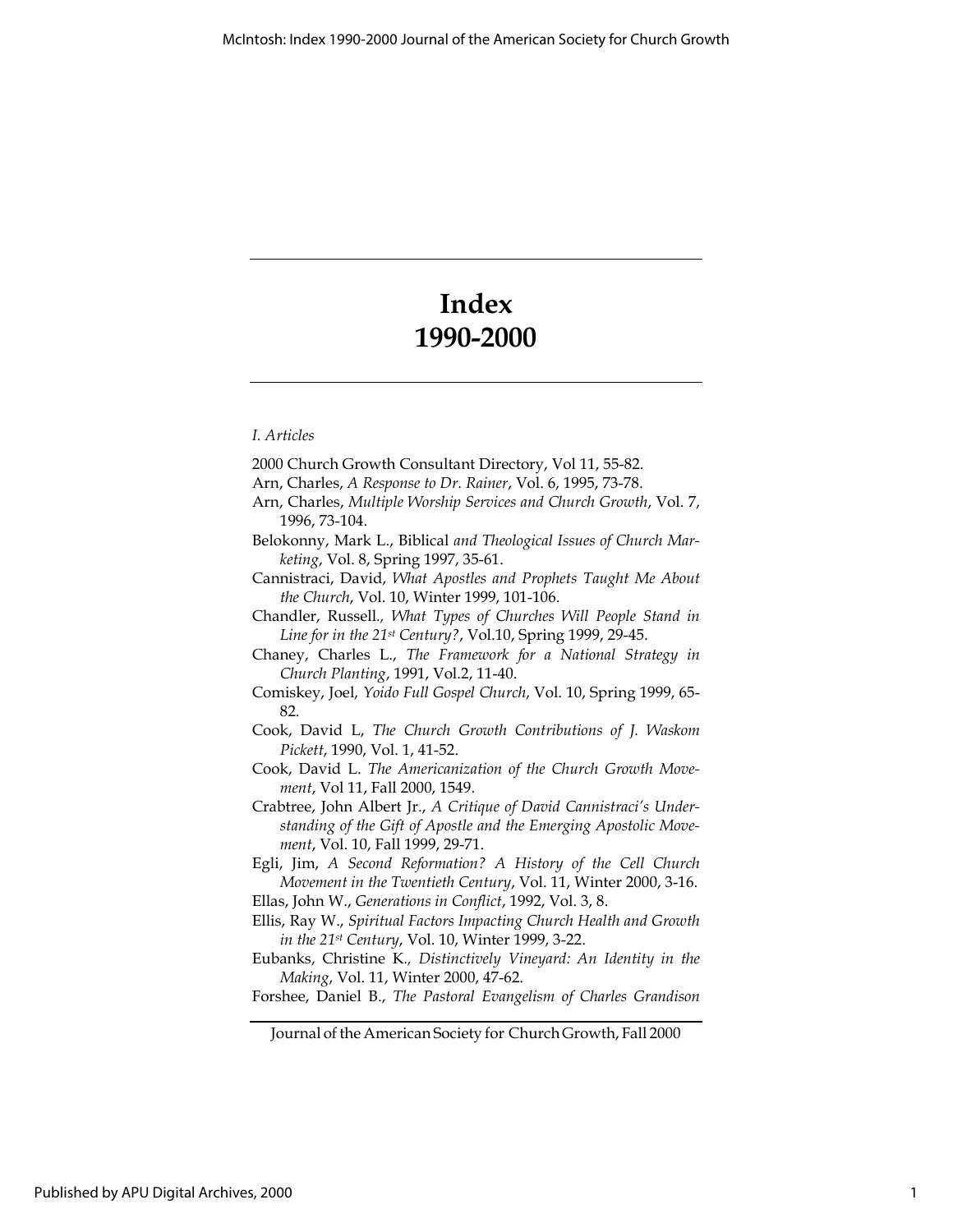| Index |
|-------|
|       |

Finney as a Model for Contemporary Evangelists, Vol. 8, Fall 1997.

Garland, Ken, Why High School Students Participate, Vol. 8, Fall 1997.

- Gibbs, Eddie, Towards A Church Growth Agenda for the 1990's, 1990, Vol. 1, 8-15.
- Gibbs, Eddie, Developing a Twenty First Century Church with Integration and Integrity, Vol. 10, Winter 1999, 69-84.
- Gilbert, Larry, A Response to Dr. Rainer, Vol. 6, 1995, 79-83.
- Gilbert, Larry, The Gift of Evangelism and Its Relationship to Evangelism, 1992, Vol. 3, 9-17.
- Hammett, John, The Great Commission and Evangelism in the New Testament, Vol. 10, Fall 1999, 3-14.
- Hicks, John Mark, Numerical Growth in the Theology of Acts, Vol. 8, Spring 1997, 17-34.
- Hong, Ki Young, Church Planting in the Korean Nazarene Church, 1991, Vol. 2, 41-62.
- Hunter, George G. III, The Rationale for a Culturally Relevant Worship Service, Vol. 7, 1996, 131-144.
- Hunter, George G. III, A Response to Dr. Russell, Vol. 6, 1995, 49- 57.
- Hunter, George G. III, The Ancient Celtic Way of Being and Doing Church for the Post-Modern West, Vol. 10, Spring 1999, 3-28.
- Hunter, Kent R., Core Values: Backbone of a Movement, Vol.6, 1995, 5-15.
- Litfin, Duane, Understanding Your Critics: An Outsider's Analysis of a Core Criticism of the Church Growth Movement, Vol. 6, 1995, 85-99.
- Martin, Glen, A Pastor's Perspective on Worship & Church Growth, Vol. 7, 1996, 105-114.
- McDonald, Larry S., Rethinking the Gift of the Evangelist: Reflections on C. Peter Wagner's Teaching, Vol.10, Fall 1999, 15-27.
- McIntosh, Gary L., Staffing A Church For Growth: A Church Planting Model, 1991, Vol. 2, 63-69.
- McIntosh, Gary L., Thoughts On A Movement, Vol. 8, Winter, 1997, 11-52.
- McSwain, Larry L., The Future of Denominational Research, 1992, Vol. 3, 19-25.

Journal of the American Society for Church Growth, Fall 2000

George, Carl, A Response to Dr. Litfin, Vol. 6, 1995, 113-119.

Gibbs, Eddie, Church Growth Viewed "Through A Glass Darkly," Vol. 11, Fall 2000, 3-13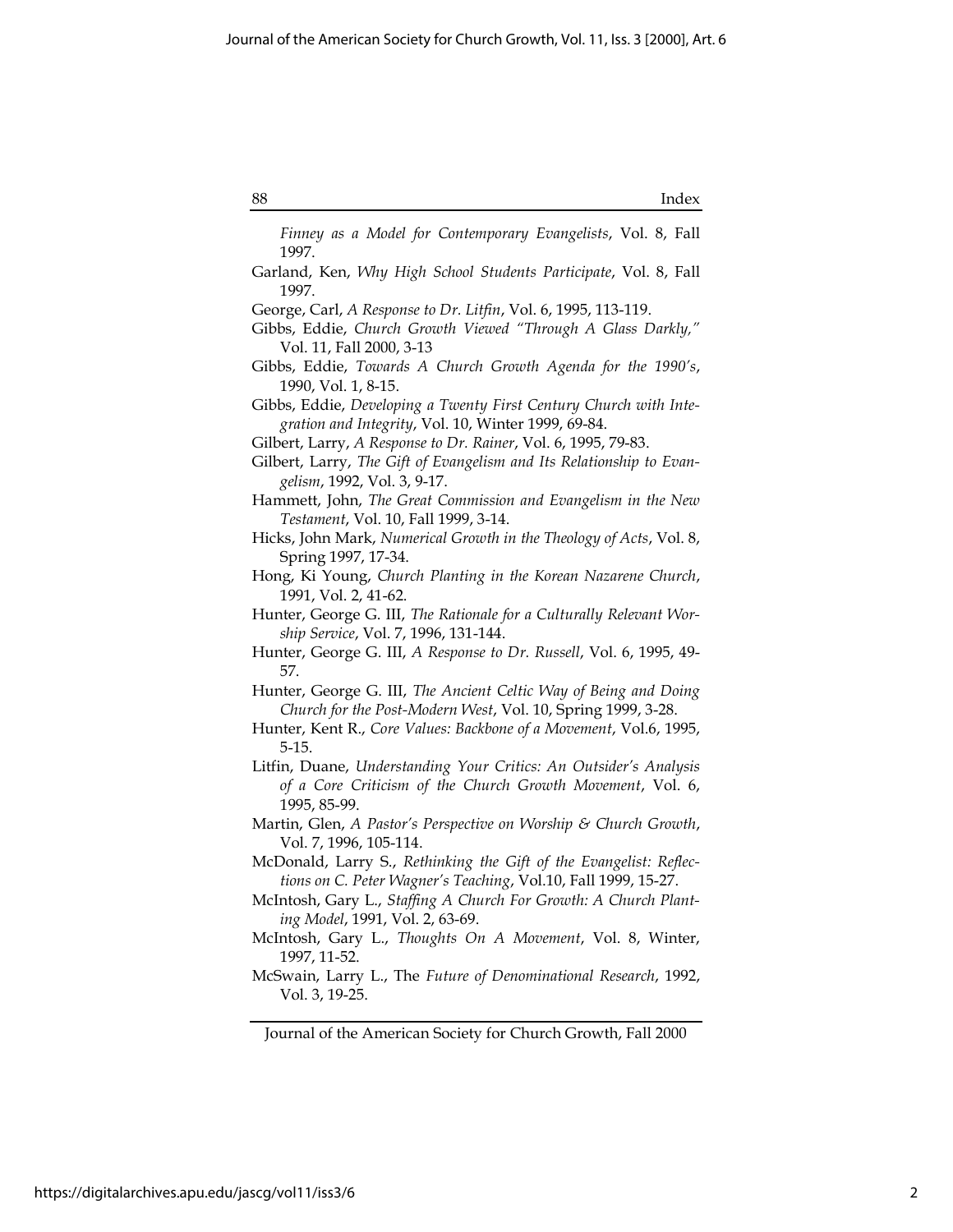| ''<br>ш<br>× |
|--------------|
|--------------|

| Index<br>89                                                                                                                                                                                                              |
|--------------------------------------------------------------------------------------------------------------------------------------------------------------------------------------------------------------------------|
| Mull, Marlin, Prayer and Church Growth, Vol. 11, Winter 2000, 69-<br>77.                                                                                                                                                 |
| Olsen, Walther A., The Homogeneous Unit Principle Revisited: Part<br>Two, Vol. 8, Fall 1997.                                                                                                                             |
| Olsen, Walther A., The Homogeneous Unity Principle Revisited: Part<br>One, Vol. 8, Spring 1997, 3-16.                                                                                                                    |
| Ovanado-Gibson, Maria, Spiritual formation in the Twenty-First<br>Century, Vol. 10, Winter 1999, 107-113.                                                                                                                |
| Parks, Stephen, Measuring Numerical Church Growth Rates, Vol.<br>10, Fall 1999, 29-38.                                                                                                                                   |
| Pfaff, Nancy, Christian Leadership Attributes Dynamic Increase in<br>Effectiveness to the Work of Intercessors, 1990, Vol. 1, 81-95.                                                                                     |
| Rainer, Thom S., Church Growth: Recovering Our Purpose, Vol. 6,<br>1995, 59-71.                                                                                                                                          |
| Reed, Jerold F., A Response to Dr. Russell, Vol. 6, 1995, 43-47.<br>Reeves, R. Daniel, Back to the Future: A Proactive Approach To Con-<br>firming Our Roots and Charting ASCG's NeXt Generation, Vol.<br>7, 1996, 5-22. |
| Reid, Alvin L., The Spontaneous Generation: Lessons from the Jesus<br>Movement for Today, Vol. 11, Spring 2000, 91-106.                                                                                                  |
| Reid, Alvin L., Substance, Style, and Spirit: A Theology of Worship<br>and Church Growth, Vol. 7, 1996, 23-35.                                                                                                           |
| Russell III, Walter, 40 Years of Church Growth: A View from the<br>Theological Tower, Vol. 6, 17-41.                                                                                                                     |
| Sanchez, Daniel R., Ethnic Church Planting, 1990, Vol. 1, 53-80.<br>Sanders, Kenn, The Prime Time Plus (+) Megachurch, 1992, Vol. 3,<br>27-32.                                                                           |
| Schmidt, Henry J., Crusade Decisions: Counting and Accounting for<br>Lost Sheep, 1990, Vol. 1, 16-40.                                                                                                                    |
| Schofield, Chris, Linking Prayer and Bold Proclamation: An Exegeti-<br>cal Study of Acts 4:23-31 and Ephesians 6:18-20, Vol. 8, Winter<br>1997, 63-76.                                                                   |
| Spradlin, Byron, A Philosophy of Worship and Church Growth, Vol.<br>7, 1996, 55-71.                                                                                                                                      |
| Spradlin, Byron, Trends in Worship and Church Growth Into the<br>21st Century, Vol. 7, 1996, 37-53.                                                                                                                      |
| Steffen, Tom, A Response to Chuck Van Engen's "Is the Church for<br>Everyone?" Vol. 11, Spring 2000, 73-78.                                                                                                              |
| Steffen, Tom, Congregational Character: From Stories to Story, Vol.<br>11, Winter 2000, 17-32.                                                                                                                           |
| Steffen, Tom, Improving Our "Sink or Swim" Training Model for                                                                                                                                                            |
| Journal of the American Society for Church Growth, Fall 2000                                                                                                                                                             |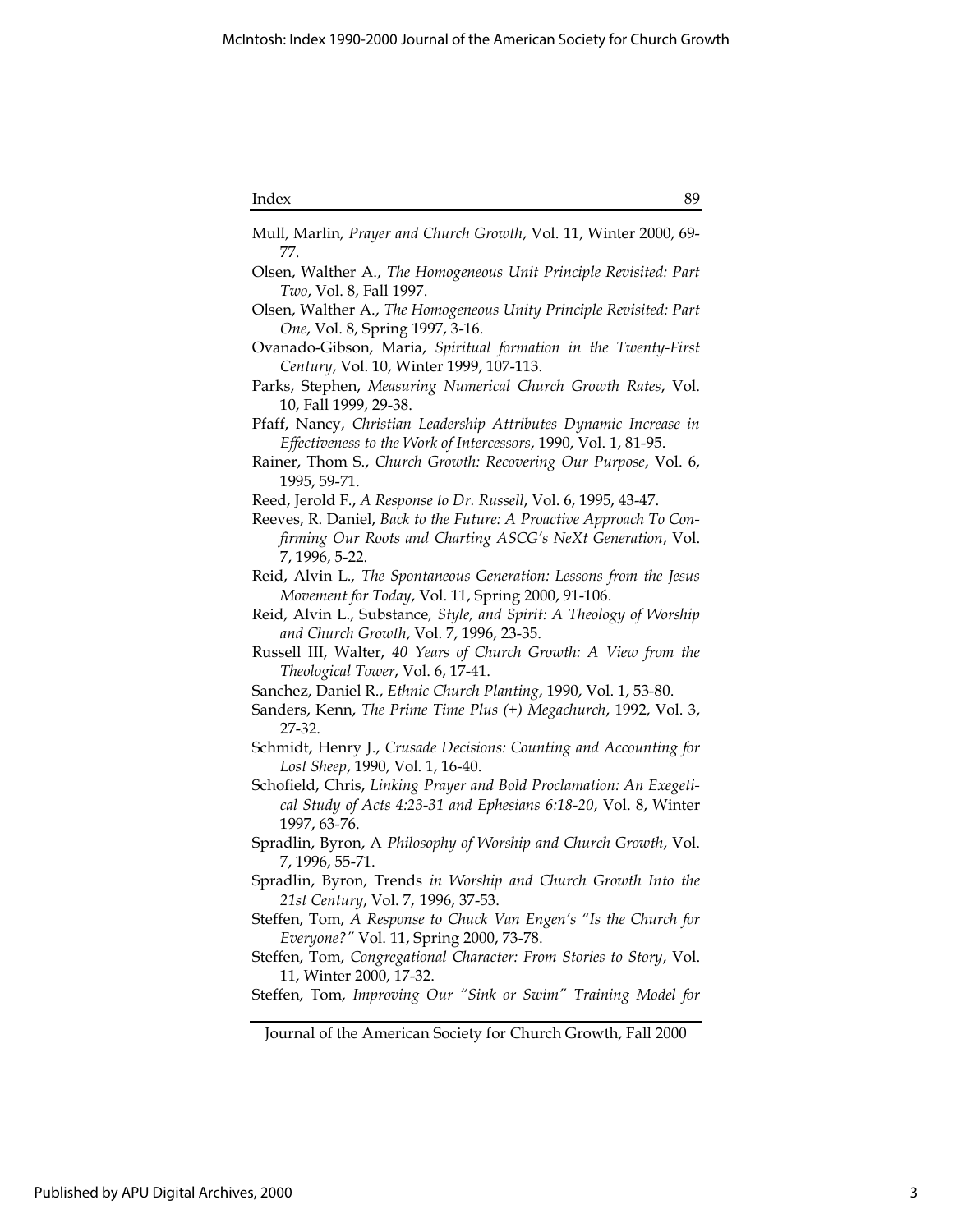90 Index

| Church Planters, 1992, Vol.3, 33-38.                                                                                                      |
|-------------------------------------------------------------------------------------------------------------------------------------------|
| Steffen, Tom, Producing Quality Training Through Partnerships,                                                                            |
| Vol. 8, Winter 1997, 53-61.                                                                                                               |
| Sullivan, Bill M., Wave Makers, 1991, Vol. 2, 1-9.                                                                                        |
| Todd, Steven L., Intervention Aimed At Conference Wide<br>Church Growth, 1992, Vol. 3, 39-63.                                             |
| Towns, Elmer L., Changing Paradigms of Worship, Vol. 7, 1996,                                                                             |
| 115-130.                                                                                                                                  |
| Towns, Elmer L., Churches - The Hot One, 1992, Vol. 3, 65-69.                                                                             |
| Towns, Elmer L., Reaching The Buster Generation, 1991, Vol. 2, 71-                                                                        |
| 78.                                                                                                                                       |
| Towns, Elmer L., Church Growth Coming of Age, 1990, Vol. 1, 1-7.                                                                          |
| Towns, Elmer L., Church Growth-"Quo Wadis-whither goest thou",                                                                            |
| Vol. 6, 1995, 121-<br>133.                                                                                                                |
| Towns, Elmer L., What are the Main Boundaries for the Evangelical                                                                         |
| Church and How Can we Best Address our Major Issues?, Vol.                                                                                |
| 10, Winter 1999, 85-100.                                                                                                                  |
| Van Engen, Charles, A Response to Dr. Litfin, Vol. 6, 1995, 101-                                                                          |
| 111.                                                                                                                                      |
| Van Engen, Charles, Is the Church for Everyone? Planting Multi-<br>Ethnic Congregations in North America, Vol. 11, Spring 2000, 3-<br>71. |
| Van Engen, Charles, Perspectives on the Church and Church Growth                                                                          |
| Theory, Vol. 10, Winter 1999, 23-68.                                                                                                      |
| Vaughan, John N., Church Growth Bibliography, Vol. 4, 1993, 1-                                                                            |
| 109.                                                                                                                                      |
| Vaughan, John N., Megachurches: High-Impact Ministries, 1992,<br>Vol. 3, 71-81.                                                           |
| Vaughan, John N., Old First Church: Growth Models, 1991, Vol. 2,                                                                          |
| 79-90.                                                                                                                                    |
| Vaughan, John N., The Church Growth Movement: Offense to the                                                                              |
| Cross?, Vol. 8, Winter 1997, 3-9.                                                                                                         |
| Wagner, C. Peter, The Church's One Foundation: Part 1, Vol. 11,                                                                           |
| Winter 2000, 33-46.                                                                                                                       |
| Wagner, C. Peter, The Church's One Foundation: Part 2, Vol. 11,<br>Spring 2000, 79-90.                                                    |
| Webb, M. Rodney, Missions in Multi-Cultural America, Vol. 8, Fall                                                                         |
| 1997.                                                                                                                                     |
| Westing, Harold, Where Has All The Commitment Gone?, 1992, Vol.<br>3, 83-94.                                                              |
| Wilhelm, Hans-Martin, A Movement is Born: Church Growth Be-                                                                               |
|                                                                                                                                           |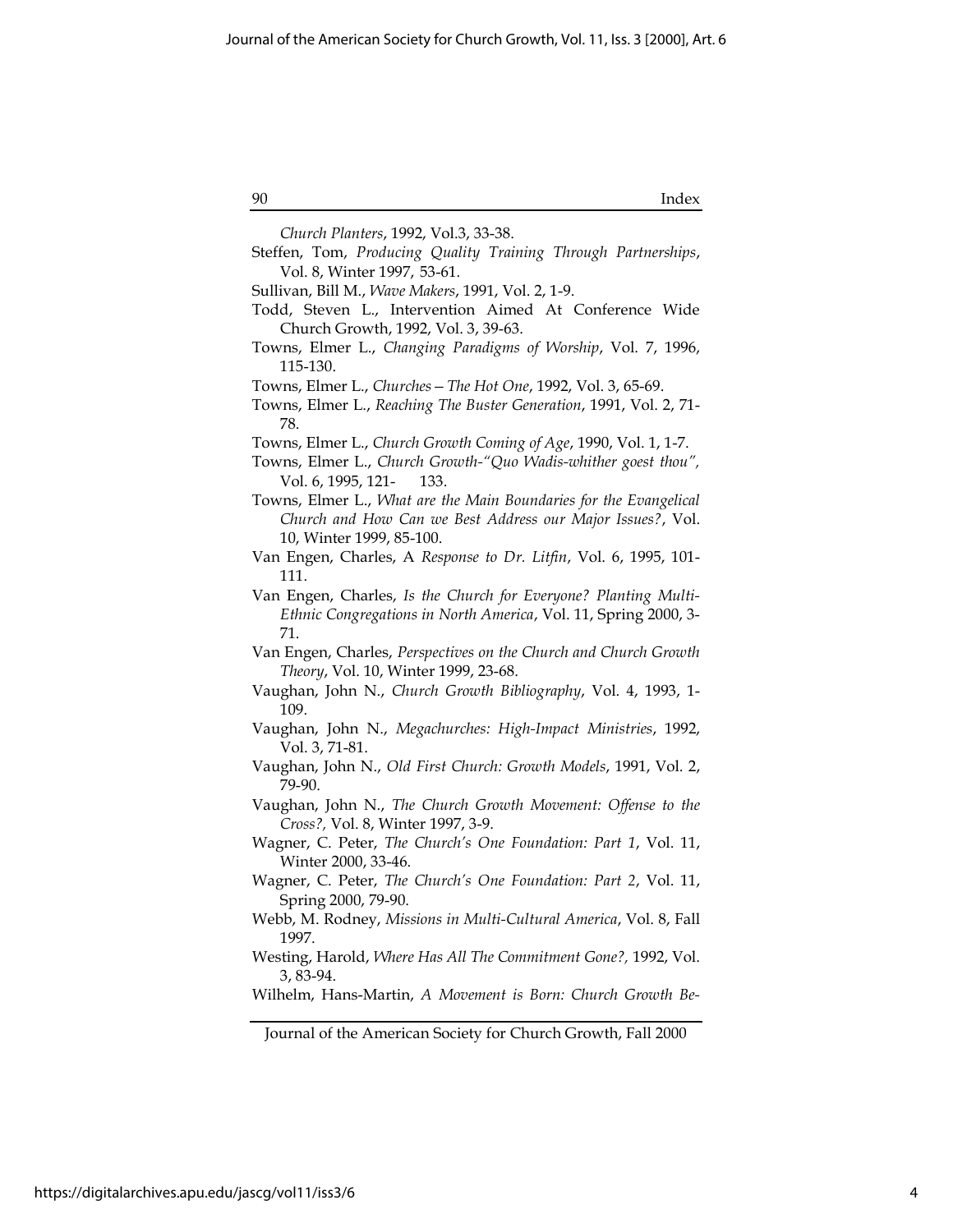#### Index 91

Webster, Douglas D., Selling Jesus: What's Wrong with Marketing the Church [Gary L. McIntosh], Vol. 8, Spring 1997, 67-69

Journal of the American Society for Church Growth, Fall 2000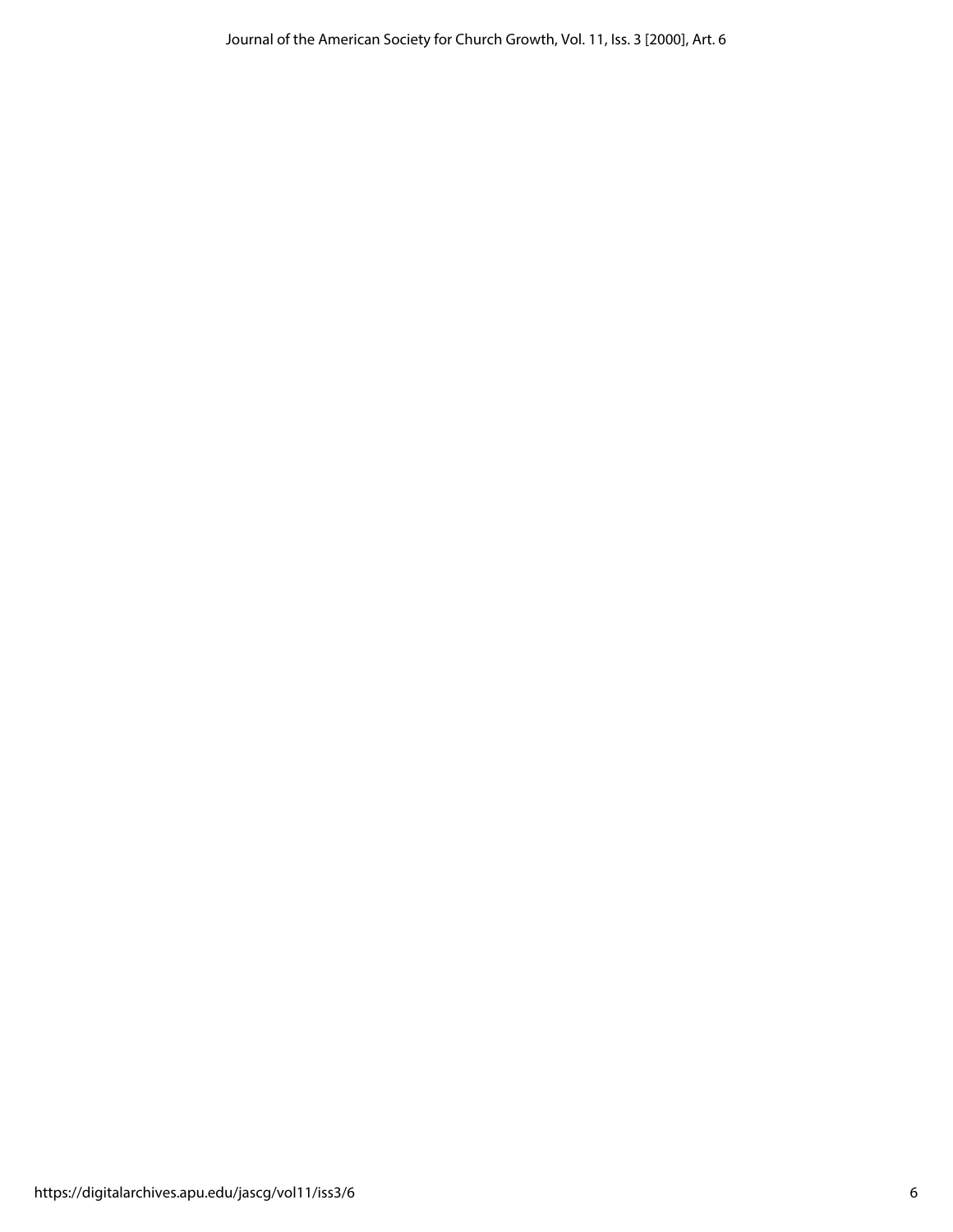### Information for Subscribers and Writers

Copyright : Copyrights on articles are held by the writers. Requests for permission to reproduce material from the journal, except for brief quotations in scholarly reviews and publications, should be directed to the writers.

Subscription Rates: The subscription rate is \$24 per year for three issues. Canada and foreign subscriptions are an additional \$5 for each year. Individual copies are \$10 each. All prices are US Funds. Subscriptions, renewals, orders, and change-of-address notifications should be sent to: Dr. G.L. McIntosh, ASCG Journal, 13800 Biola Ave, La Mirada, CA 90639 USA. Copies are distributed free of charge to all paid-up members of the American Society for Church Growth and to supporting institutions.

Sponsoring Institutions: Talbot School of Theology (La Mirada, CA), 21st Century Strategies (Port Arkansas, TX), Leadership Network (Dallas, TX), The McIntosh Church Growth Network (Temecula, CA), The Church of the Nazarene (Kansas City, MO), and The Pentecostal Holiness Church (Oklahoma City, OK). [Sponsoring institutions assist in the publication of the ASCG Journal by contributing a minimum of \$100 per year. Two copies are sent to the sponsoring institution for the library or designated individual.]

Submission of Articles: The Journal of the American Society for Church Growth welcomes articles of high standards of original scholarship and of general interest dealing with all aspects of Church Growth. Reasoned responses to past articles will be considered, as well as book reviews.

- Send two copies (typewritten and double-spaced) to Dr. Gary L. McIntosh, Editor, Talbot School of Theology, 13800 Biola Ave., La Mirada, CA 90639. One of the two copies should delete the author's name on the title page, etc. for purposes of blind review. In addition, please include a copy of the article on computer disc if at all possible.
- Follow the guidelines for style found in The Chicago Manual of Style or K.L Turabian's Manual for Writers.
- Include an abstract of no more than 150 words on a separate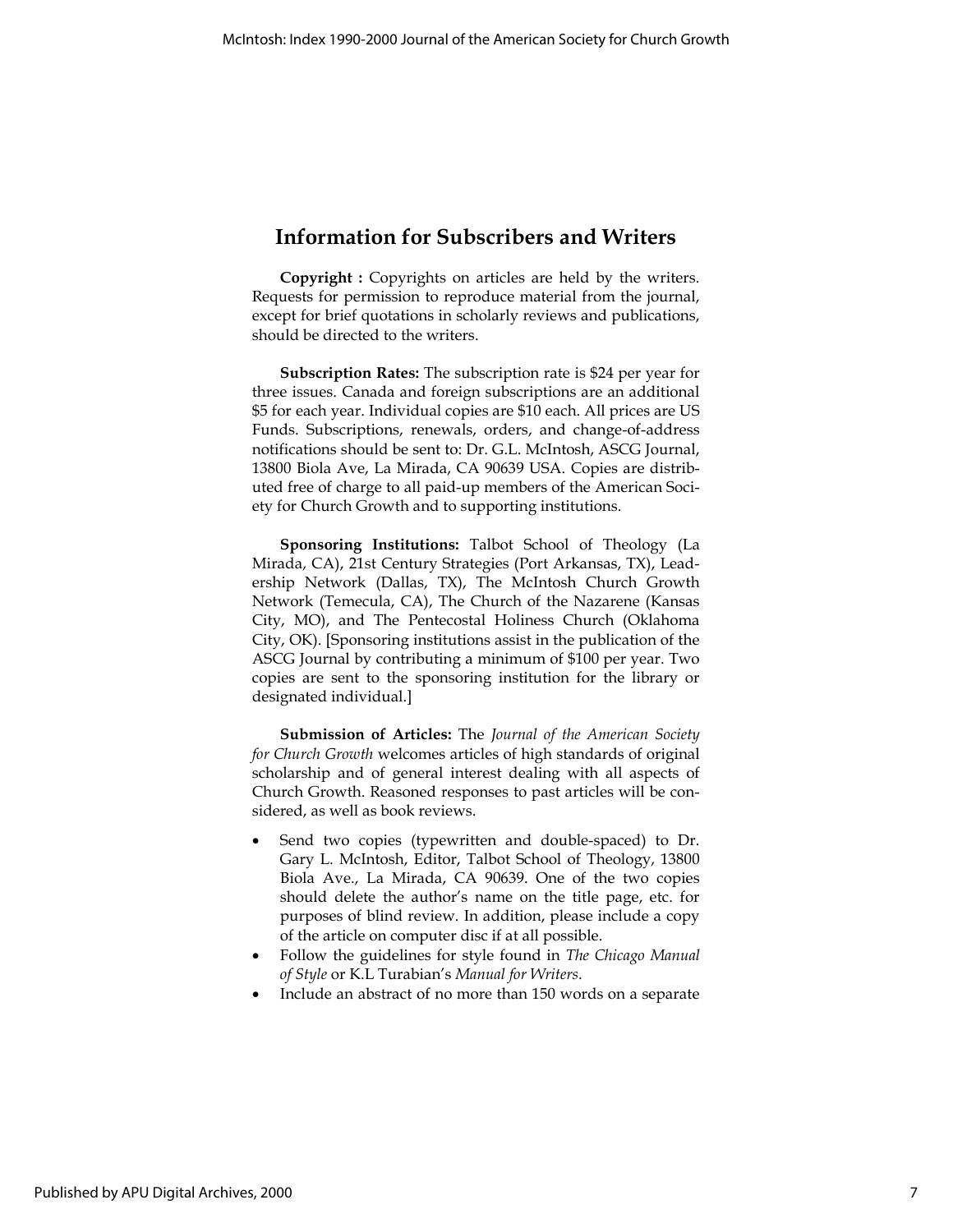94

sheet of paper.

- Limit articles to 15 double-spaced pages, excluding tables, figures, and references. Book reviews should be 3 to 4 pages and responses 7 to 10 pages in length.
- Include the following current vita information for each writer: address, title, degree(s), and institution(s) where earned, and specialization(s).

All manuscripts will be acknowledged promptly and processed as quickly as possible. The review process generally takes two months. Appearance of accepted articles in print is approximately six months or as forthcoming article backlog allows. Contributors receive five complimentary copies of the issue in which their article appears. Correspondence with the editor may also be by phone (562) 903-6000 X5559, fax (909) 506-3086 or email: gary\_mcintosh@peter.biola.edu

#### The Donald A. McGavran Award

Once each year the American Society for Church Growth presents the Donald A. McGavran Award to an individual who has made a significant contribution to the Church Growth Movement in the United States.

The award recipients to date are:

| Win Arn                | 1989 |
|------------------------|------|
| C. Peter Wagner        | 1990 |
| Carl F. George         | 1991 |
| Wilbert S. McKinnley   | 1992 |
| Robert Logan           | 1993 |
| <b>Bill Sullivan</b>   | 1994 |
| Elmer Towns            | 1994 |
| Flavil R. Yeakley, Jr. | 1995 |
| George G. Hunter, III  | 1996 |
| Eddie Gibbs            | 1997 |
| Gary L. McIntosh       | 1998 |
| Kent R. Hunter         | 1999 |
|                        |      |